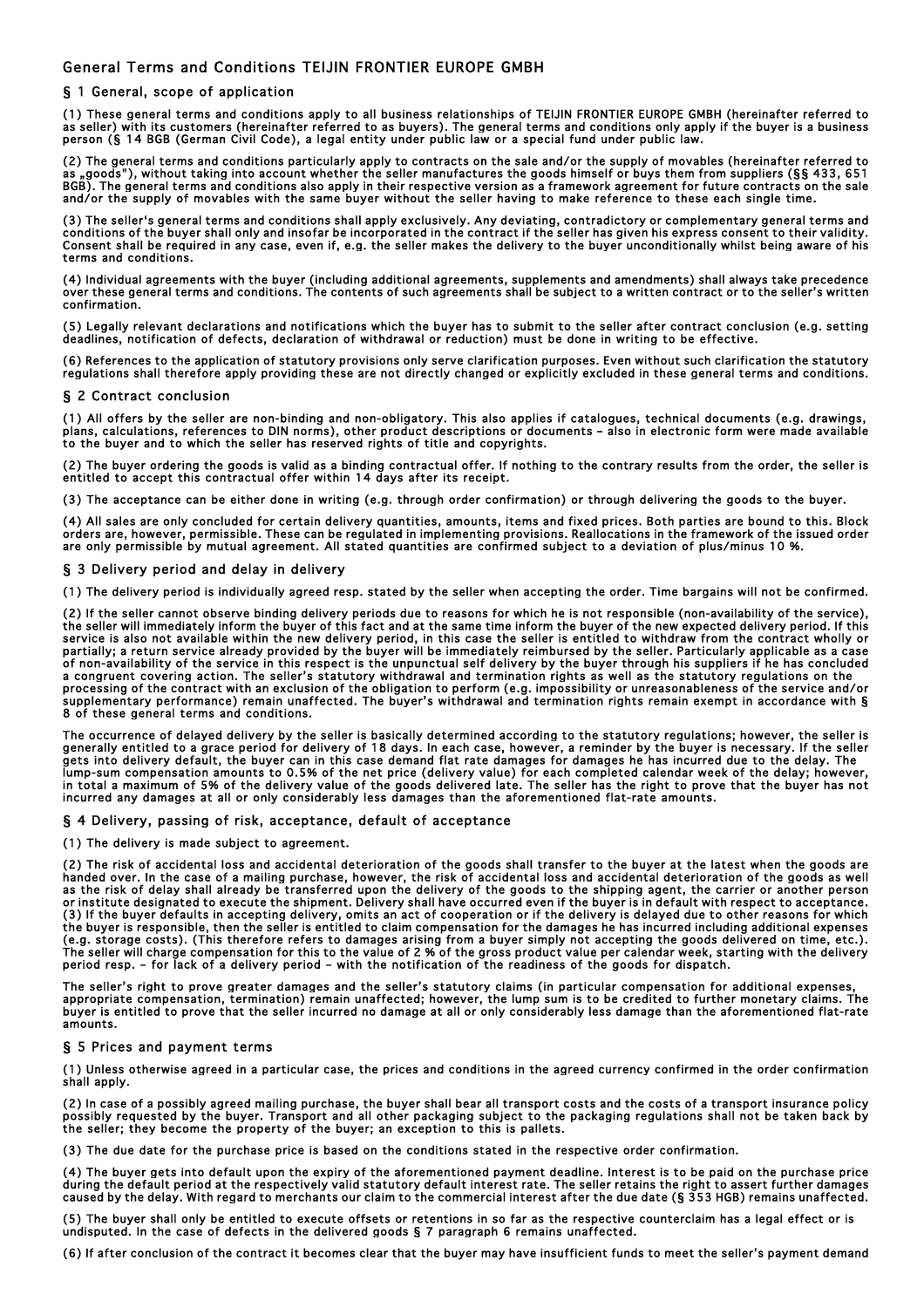(e.g. through application to open insolvency proceedings), the seller is entitled according to statutory regulations to refuse performance and, if necessary, after having a fixed time limit, to withdraw from the contract (§ 321 BGB). In the case of contracts on the manufacturing of unacceptable objects (individual productions), the seller is entitled to declare his withdrawal immediately; the<br>statutory regulations concerning the dispensability of the fixing of a time-limit shall

#### à§ 6 Retention of title and assignment of claims

(1) Until all current and future accounts receivable arising from the purchase agreement and the ongoing business relationship have been paid completely (secured claims), the seller retains the right of ownership to the supplied products.

(2) The goods which are subject to retention of title may not be pledged to third parties or placed in escrow before payment in full of the secured receivables. The buyer is obliged to inform the seller immediately in writing if and to what extent the goods belonging to us have been accessed by third parties.

(3) If the buyer acts in contravention of this contract, in particular in the case of non-payment of the due purchase price, the seller is<br>entitled to withdraw from the contract according to the statutory regulations and t to reservation of title and withdrawal. If the buyer fails to pay the due purchase price, the seller is only entitled to assert these rights<br>if he has previously set the buyer a deadline for payment to no avail or setting statutory regulations.

(4) The buyer is authorised to resell and/or process the goods under retention of title in a proper business transaction. In this case the following terms shall apply in addition.

(a) The retention of title extends to the full value of the products ensuing from the processing, mixing or combining of the seller's goods, whereby the seller is deemed to be the manufacturer.Should property rights of third parties exist in the case of processing, blending or combining their goods, the seller shall acquire joint ownership in the proportion of the invoice values of the processed,<br>blended or combined goods. In all other cases the same applies to the ensuing products a retention of title

(b) The buyer already assigns to the seller as a security claims against third parties arising from the resale of goods or the product in full resp. to the value of the possible joint ownership share by the seller in accordance with the aforementioned paragraph. The seller<br>accepts the assignment. The buyer's obligations, specified in item 2 shall also apply

(c) The buyer along with the seller is entitled to collect the claim. The seller undertakes not to collect the claim as long as the buyer meets with his payment obligations to the seller, does not get into payment default, has made no application to open insolvency proceedings and there is no other evidence that he is unable to pay. However, if this is the case, the seller can demand that the buyer<br>informs the seller of the assigned claims and their debtors, provides all necessary de documents and informs the debtors (third parties) of the assignment.

(d) If the realisable value of the securities of the seller should exceed the value of the claim by more than 10%, the supplier shall release securities at the discretion of the seller at the request of the buyer.

#### § 7 Warranty claims of the buyer

(1) The statutory regulations shall apply for the rights of the buyer in the case of defects of quality and defects of title (including incorrect and short delivery), providing nothing has been determined to the contrary in the following. The special statutory provisions<br>for the final delivery of goods to a consumer remain unaffected in any case (suppliers

(2) The basis for the seller's responsibility for defects is above all the agreement made on the features of the goods. As regards the quality of the goods, at least those product specifications (also those of the manufacturer) which were made available to the buyer before his order or which have been incorporated in the contract in the same way as these general terms and conditions shall be deemed agreed upon.

(3) Insofar as the feature was not agreed, it is to be judged according to the statutory regulation whether a defect is on hand or not (§ 434 paragraph 1 S 2 and 3 BGB). However, the seller shall not assume any responsibility for public statements made by the manufacturer or other third parties (e.g. advertising messages).

(4) The warranty claims of the buyer require that he has observed his statutory obligations to examine the goods and to give notice of defects (§§ 377, 381 HGB). Should a defect not be detectable during the initial inspection be found at a later date, we are to be<br>advised of the defect immediately in writing. The notification is considered to have been whereby the punctual dispatch suffices for the observance of the deadline. Irrespective of this obligation to examine the goods and give notice of defects, the buyer is obliged to give notification in writing of obvious defects (including incorrect and short delivery) within two weeks from delivery, whereby the punctual dispatch of the notification suffices here as well for the observance of the deadline. If the buyer misses the correct examination and/or notification of defects, the seller's liability for the failed notification of defects is excluded.

(5) If the delivered item is defective, then the buyer has the choice of satisfying the guarantee by reworking or replacing the goods. If the buyer does not declare which of the two rights he has selected, in this case the seller can set him a deadline. If the buyer does not make his choice within the deadline, the seller is entitled in this case to make the choice after the deadline has elapsed.

(6) The seller is entitled to make the due supplementary performance dependent on the buyer paying the due purchase price. However,<br>the buyer is entitled to retain an appropriate part of the purchase price relative to the

(7) The buyer is obliged to give the seller the time and opportunity necessary for the due supplementary performance, in particular to<br>hand over the rejected goods for test purposes. In the case of a replacement the buyer according to statutory regulations.

(8) The expenditure necessary for the purpose of the test and supplementary performance, in particular transport, road, work and material costs, shall be borne by the seller if a defect actually exists. However, should the buyer's demand for a correction of defects<br>prove to be unjustified, the seller may claim back the costs he has incurred for this

(9) In urgent cases, e.g. to prevent disproportionate damage, the buyer has the right to correct the defect himself and to demand<br>compensation for the expenses objectively necessary for this. The seller is to be informed i entitled to refuse a relevant supplementary performance according to statutory regulations.

(10) Once the supplementary performance has failed or a deadline to be set by the buyer has expired for the supplementary performance without result or is dispensable according to the statutory regulations, the buyer may withdraw from the contract or reduce the purchase price. In case of an insignificant defect, however, the withdrawal shall be excluded.

(11) The buyer's claims for damages or compensation of wasted expenses shall only exist in compliance with § 8, otherwise they shall be excluded.

## § 8 Other liability

(1) Unless otherwise stipulated in these general terms and conditions, including the following provisions, the seller shall be liable in the case of a breach of contractual and non-contractual obligations in compliance with the applicable statutory provisions.

(2) The seller shall be liable for damages – irrespective of the legal reason – in the case of intent and gross negligence. The seller shall only be liable in the case of slight negligence in the following cases

(a) for damages arising from injury to life, body or health,